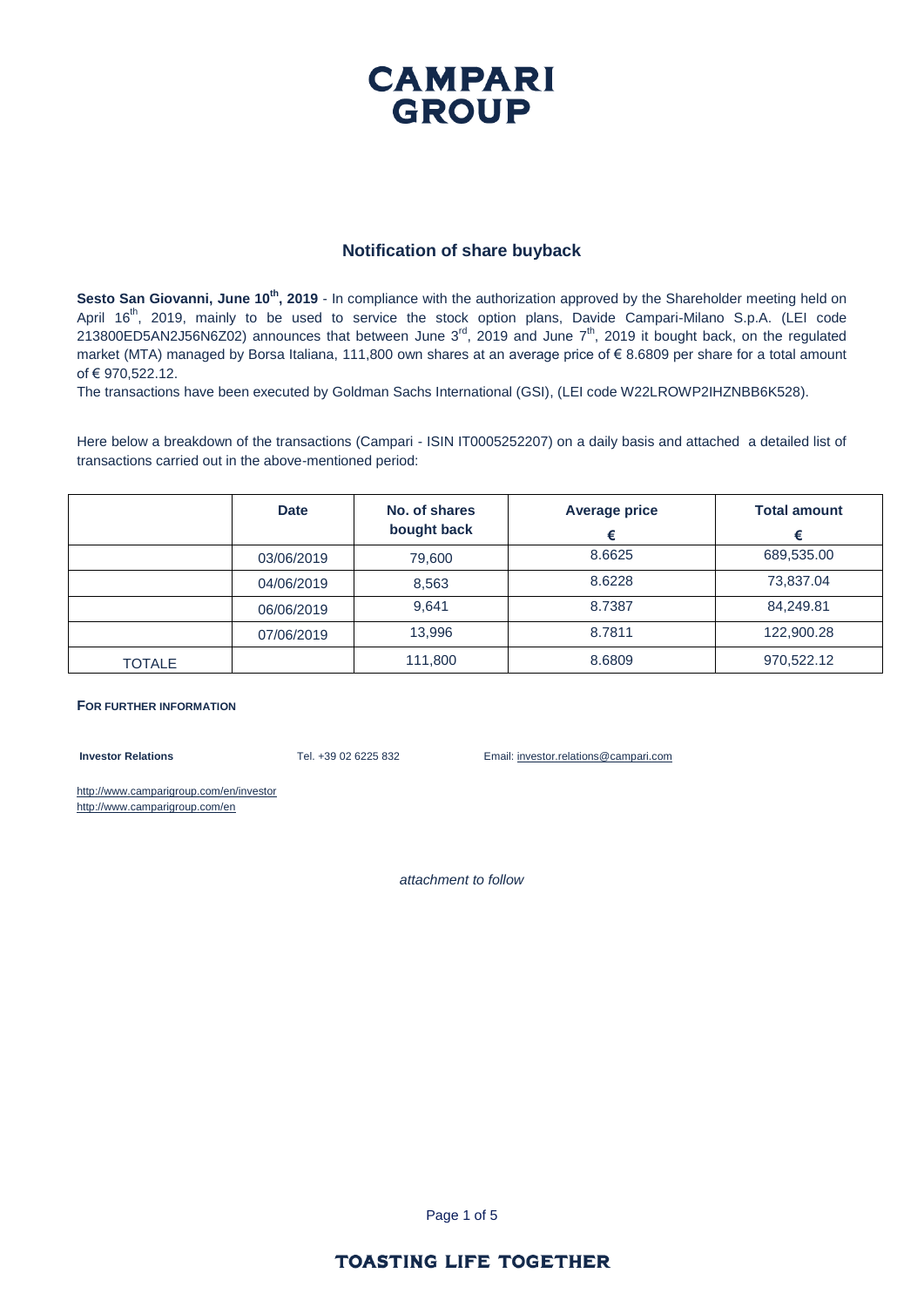# **CAMPARI**<br>GROUP

| <b>Date</b> | Hour        | A/V | <b>Price</b> | <b>No.of Shares</b> |
|-------------|-------------|-----|--------------|---------------------|
| 3 June 2019 | 8:36:44 AM  | A   | 8,645        | 1004                |
| 3 June 2019 | 8:36:44 AM  | A   | 8,645        | 1008                |
| 3 June 2019 | 8:37:16 AM  | A   | 8,64         | 742                 |
| 3 June 2019 | 8:38:13 AM  | A   | 8,645        | 1101                |
| 3 June 2019 | 8:40:20 AM  | Α   | 8,64         | 781                 |
| 3 June 2019 | 8:49:21 AM  | A   | 8,625        | 841                 |
| 3 June 2019 | 9:04:37 AM  | Α   | 8,64         | 692                 |
| 3 June 2019 | 9:04:44 AM  | A   | 8,64         | 947                 |
| 3 June 2019 | 9:05:08 AM  | A   | 8,64         | 781                 |
| 3 June 2019 | 9:05:08 AM  | Α   | 8,64         | 976                 |
| 3 June 2019 | 9:13:54 AM  | A   | 8,635        | 661                 |
| 3 June 2019 | 9:13:55 AM  | Α   | 8,635        | 39                  |
| 3 June 2019 | 9:15:02 AM  | A   | 8,635        | 1                   |
| 3 June 2019 | 9:16:31 AM  | A   | 8,64         | 1125                |
| 3 June 2019 | 9:19:39 AM  | A   | 8,64         | 601                 |
| 3 June 2019 | 9:25:20 AM  | A   | 8,64         | 1217                |
| 3 June 2019 | 9:30:11 AM  | Α   | 8,645        | 327                 |
| 3 June 2019 | 9:30:17 AM  | A   | 8,645        | 709                 |
| 3 June 2019 | 9:33:06 AM  | A   | 8,645        | 717                 |
| 3 June 2019 | 9:38:02 AM  | A   | 8,635        | 1115                |
| 3 June 2019 | 9:43:35 AM  | A   | 8,64         | 995                 |
| 3 June 2019 | 9:49:51 AM  | Α   | 8,645        | 731                 |
| 3 June 2019 | 9:49:52 AM  | A   | 8,645        | 744                 |
| 3 June 2019 | 9:57:19 AM  | Α   | 8,66         | 939                 |
| 3 June 2019 | 9:57:19 AM  | A   | 8,66         | 855                 |
| 3 June 2019 | 10:05:56 AM | A   | 8,665        | 696                 |
| 3 June 2019 | 10:07:09 AM | A   | 8,66         | 1132                |
| 3 June 2019 | 10:18:36 AM | A   | 8,645        | 1316                |
| 3 June 2019 | 10:18:38 AM | A   | 8,645        | 1071                |
| 3 June 2019 | 10:29:36 AM | Α   | 8,65         | 368                 |
| 3 June 2019 | 10:29:38 AM | Α   | 8,65         | 697                 |
| 3 June 2019 | 10:31:59 AM | Α   | 8,645        | 1121                |
| 3 June 2019 | 10:41:44 AM | Α   | 8,65         | 680                 |
| 3 June 2019 | 10:46:17 AM | A   | 8,65         | 1203                |
| 3 June 2019 | 10:52:23 AM | Α   | 8,65         | 790                 |
| 3 June 2019 | 10:59:02 AM | Α   | 8,64         | 1236                |
| 3 June 2019 | 10:59:02 AM | Α   | 8,64         | 741                 |
| 3 June 2019 | 10:59:03 AM | Α   | 8,64         | 164                 |
| 3 June 2019 | 11:06:41 AM | A   | 8,655        | 709                 |
| 3 June 2019 | 11:12:56 AM | Α   | 8,66         | 687                 |
| 3 June 2019 | 11:19:11 AM | Α   | 8,66         | 671                 |
| 3 June 2019 | 11:21:33 AM | Α   | 8,655        | 1166                |

Page 2 of 5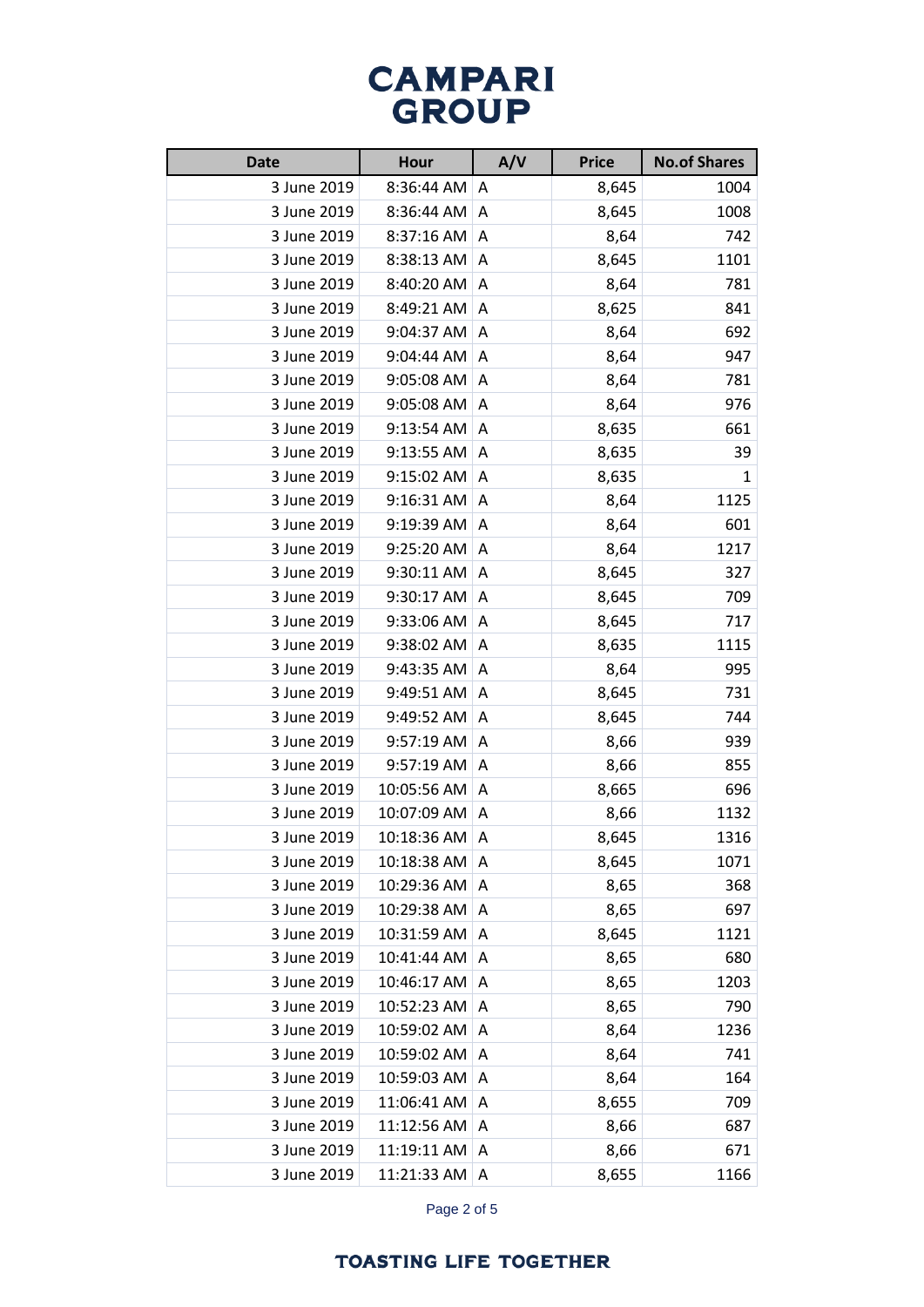## **CAMPARI**<br>GROUP

| 3 June 2019 | 11:32:02 AM  | A | 8,68  | 764  |
|-------------|--------------|---|-------|------|
| 3 June 2019 | 11:41:18 AM  | Α | 8,675 | 726  |
| 3 June 2019 | 11:45:41 AM  | Α | 8,66  | 896  |
| 3 June 2019 | 11:50:36 AM  | Α | 8,665 | 720  |
| 3 June 2019 | 12:01:32 PM  | Α | 8,67  | 822  |
| 3 June 2019 | 12:13:12 PM  | Α | 8,665 | 783  |
| 3 June 2019 | 12:26:48 PM  | Α | 8,695 | 1462 |
| 3 June 2019 | 12:44:52 PM  | Α | 8,695 | 1042 |
| 3 June 2019 | 1:05:20 PM   | Α | 8,7   | 792  |
| 3 June 2019 | 1:05:22 PM   | Α | 8,7   | 39   |
| 3 June 2019 | 1:12:24 PM   | A | 8,7   | 836  |
| 3 June 2019 | 1:25:37 PM   | Α | 8,69  | 728  |
| 3 June 2019 | 1:34:15 PM   | Α | 8,675 | 751  |
| 3 June 2019 | 1:46:29 PM   | Α | 8,68  | 782  |
| 3 June 2019 | 1:55:19 PM   | A | 8,68  | 720  |
| 3 June 2019 | 2:02:54 PM   | Α | 8,695 | 797  |
| 3 June 2019 | 2:12:21 PM   | Α | 8,695 | 745  |
| 3 June 2019 | 2:19:18 PM   | A | 8,7   | 728  |
| 3 June 2019 | 2:27:29 PM   | Α | 8,7   | 802  |
| 3 June 2019 | 2:35:52 PM   | Α | 8,7   | 669  |
| 3 June 2019 | 2:38:29 PM   | Α | 8,7   | 667  |
| 3 June 2019 | 2:43:16 PM   | Α | 8,695 | 680  |
| 3 June 2019 | 2:46:52 PM   | Α | 8,685 | 790  |
| 3 June 2019 | 2:51:48 PM   | A | 8,66  | 1262 |
| 3 June 2019 | 2:51:49 PM   | A | 8,66  | 1192 |
| 3 June 2019 | 2:51:49 PM   | Α | 8,66  | 1023 |
| 3 June 2019 | 2:51:49 PM   | Α | 8,66  | 314  |
| 3 June 2019 | 2:52:50 PM   | A | 8,66  | 510  |
| 3 June 2019 | 2:52:51 PM A |   | 8,66  | 2097 |
| 3 June 2019 | 2:52:58 PM   | A | 8,66  | 1250 |
| 3 June 2019 | 2:52:58 PM   | A | 8,66  | 2690 |
| 3 June 2019 | 2:52:59 PM   | Α | 8,66  | 1866 |
| 3 June 2019 | 2:52:59 PM   | A | 8,66  | 261  |
| 3 June 2019 | 2:52:59 PM   | A | 8,66  | 65   |
| 3 June 2019 | 2:53:00 PM   | Α | 8,66  | 377  |
| 3 June 2019 | 2:53:00 PM   | A | 8,66  | 293  |
| 3 June 2019 | 2:53:00 PM   | A | 8,66  | 1250 |
| 3 June 2019 | 2:54:06 PM   | Α | 8,655 | 1812 |
| 3 June 2019 | 2:54:07 PM   | Α | 8,655 | 271  |
| 3 June 2019 | 2:55:15 PM   | Α | 8,645 | 681  |
| 3 June 2019 | 2:56:33 PM   | Α | 8,65  | 738  |
| 3 June 2019 | 3:01:20 PM   | A | 8,655 | 954  |
| 3 June 2019 | 3:01:20 PM   | A | 8,655 | 780  |
| 3 June 2019 | 3:10:14 PM   | A | 8,665 | 357  |
|             |              |   |       |      |

Page 3 of 5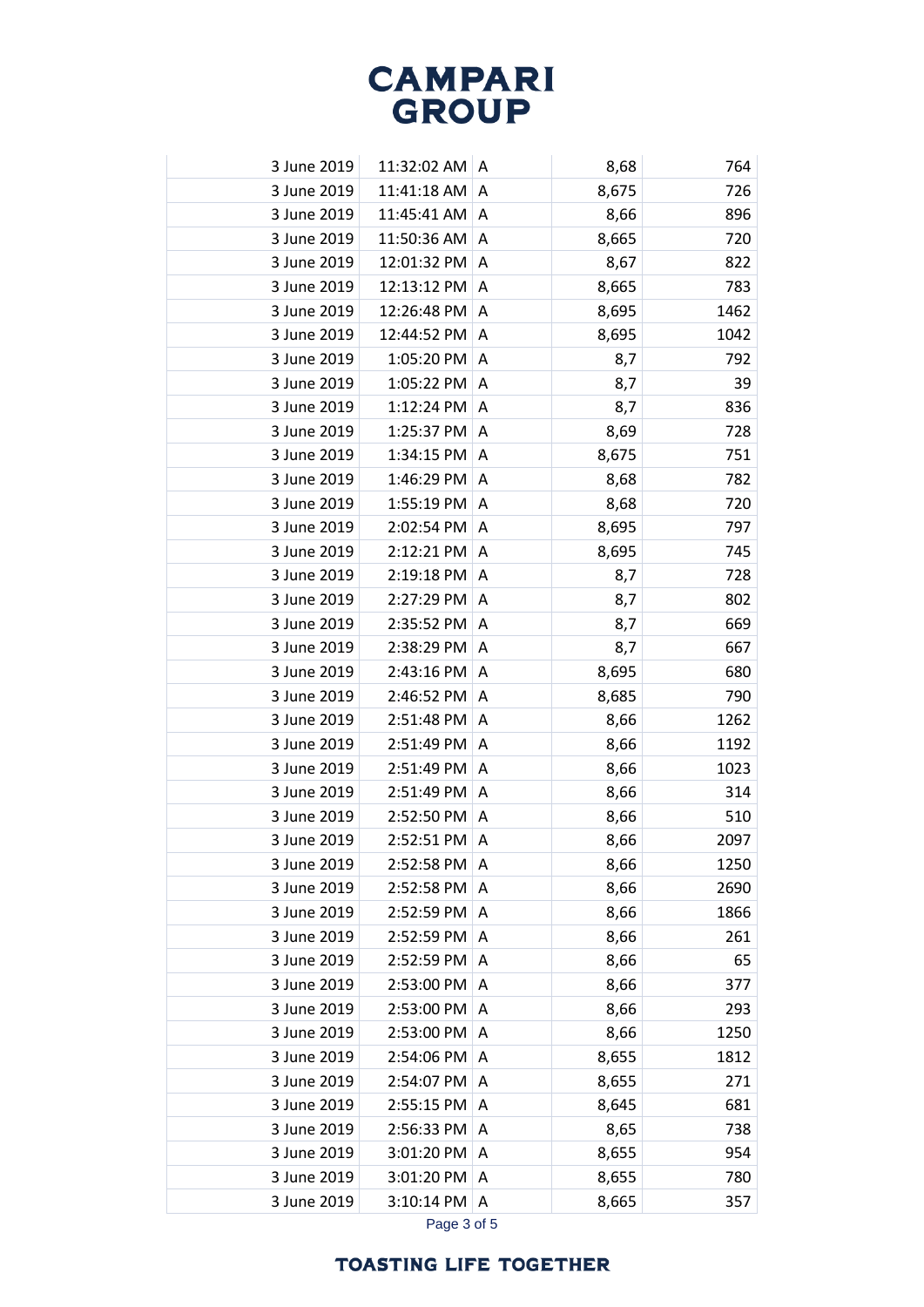# **CAMPARI**<br>GROUP

| 3 June 2019 | $3:10:16$ PM $ A$ |              | 8,665 | 719  |
|-------------|-------------------|--------------|-------|------|
| 3 June 2019 | 3:16:52 PM        | A            | 8,685 | 712  |
| 3 June 2019 | 3:20:06 PM        | A            | 8,695 | 778  |
| 3 June 2019 | 3:26:18 PM        | A            | 8,695 | 307  |
| 3 June 2019 | 3:26:19 PM        | A            | 8,695 | 390  |
| 3 June 2019 | 3:31:23 PM        | A            | 8,7   | 677  |
| 3 June 2019 | 3:33:18 PM        | A            | 8,685 | 843  |
| 3 June 2019 | 3:41:18 PM        | A            | 8,695 | 796  |
| 3 June 2019 | 3:48:17 PM        | A            | 8,695 | 787  |
| 3 June 2019 | 4:04:40 PM        | A            | 8,7   | 565  |
| 3 June 2019 | 4:05:16 PM        | A            | 8,7   | 1016 |
| 3 June 2019 | 4:05:43 PM        | A            | 8,7   | 129  |
| 4 June 2019 | 8:20:43 AM        | A            | 8,645 | 838  |
| 4 June 2019 | 8:21:25 AM        | A            | 8,63  | 738  |
| 4 June 2019 | 8:24:39 AM        | A            | 8,63  | 878  |
| 4 June 2019 | 8:47:26 AM        | A            | 8,63  | 689  |
| 4 June 2019 | 8:52:42 AM        | A            | 8,62  | 84   |
| 4 June 2019 | 8:52:45 AM        | A            | 8,62  | 495  |
| 4 June 2019 | 8:52:45 AM        | A            | 8,62  | 158  |
| 4 June 2019 | 8:56:04 AM        | A            | 8,61  | 1438 |
| 4 June 2019 | 9:01:09 AM        | Α            | 8,605 | 1683 |
| 4 June 2019 | 9:10:42 AM        | A            | 8,635 | 813  |
| 4 June 2019 | 9:10:52 AM        | A            | 8,63  | 749  |
| 6 June 2019 | 1:43:46 PM        | A            | 8,77  | 25   |
| 6 June 2019 | 1:43:47 PM        | A            | 8,77  | 250  |
| 6 June 2019 | 1:45:33 PM        | A            | 8,765 | 365  |
| 6 June 2019 | 1:50:39 PM        | A            | 8,745 | 335  |
| 6 June 2019 | 2:19:09 PM        | A            | 8,755 | 327  |
| 6 June 2019 | 2:28:58 PM        | $\mathsf{A}$ | 8,74  | 384  |
| 6 June 2019 | 2:42:49 PM        | A            | 8,75  | 369  |
| 6 June 2019 | 2:47:56 PM        | A            | 8,75  | 301  |
| 6 June 2019 | 2:56:39 PM        | Α            | 8,755 | 311  |
| 6 June 2019 | 3:05:29 PM        | Α            | 8,75  | 385  |
| 6 June 2019 | 3:09:29 PM        | Α            | 8,755 | 308  |
| 6 June 2019 | 3:18:57 PM        | A            | 8,74  | 329  |
| 6 June 2019 | 3:25:45 PM        | A            | 8,745 | 347  |
| 6 June 2019 | 3:36:35 PM        | Α            | 8,745 | 410  |
| 6 June 2019 | 3:41:21 PM        | A            | 8,75  | 379  |
| 6 June 2019 | 3:53:03 PM        | Α            | 8,75  | 393  |
| 6 June 2019 | 3:57:28 PM        | Α            | 8,75  | 322  |
| 6 June 2019 | 4:04:45 PM        | A            | 8,74  | 354  |
| 6 June 2019 | 4:10:49 PM        | A            | 8,725 | 323  |
| 6 June 2019 | 4:18:35 PM        | A            | 8,73  | 414  |
| 6 June 2019 | 4:27:12 PM        | A            | 8,725 | 189  |
|             |                   |              |       |      |

Page 4 of 5